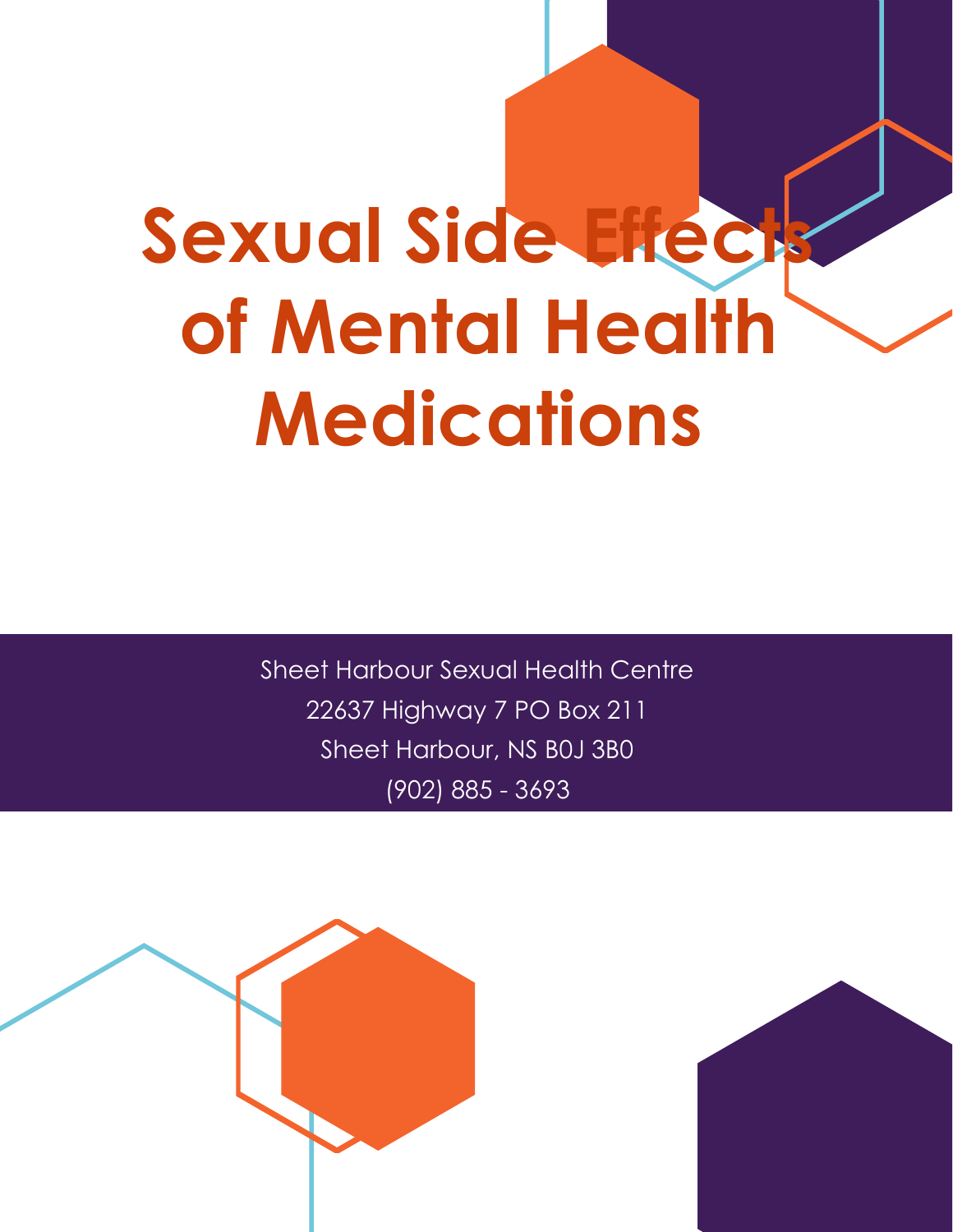# **Anxiety and Depression** Mental Illness &

**Anxiety disorders and depression are the most common mental health problems, they affect 1 in 10 Canadians**

## **Suffering from Anxiety Disorders**

People who suffer from anxiety disorders have long periods of intense feelings of fear or distress, out of proportion with real events. Their brains interpret real or imagined events to be much more risky or dangerous then they really are.

If you feel that you could be suffering from anxiety or depression the first step is to get a proper diagnosis from a specialist. Many people suffer for years before getting the right treatment. The most common form of treatment is a combination of drug therapy and cognitive behavioral therapy (CBT). CBT helps people to develop skills and strategies for becoming and staying healthy.

The most commonly prescribed antidepressants are Selective Serotonin Reuptake Inhibitors (SSRI's). Common SSRI's are Prozac, Paxil, Celexa, Lexapro and Zoloft. These drugs work best when combined with talk therapy, support from family and friends and self-care. SSRI's take several weeks to become fully effective. Early signs that they are working include:

- Improved sleep
- Increased appetite
- More energy
- Improvement in mood usually comes later

# Sex

"One of the best things you can do for yourself and your relationship when struggling with mental well-being and its impact on your sex life is to get educated about sexuality."

- Check out online resources
- Talk with your doctor
- See a sex positive counsellor or psychologist

"We all have a right to enjoy and appreciate our sexuality. Do your best to not let mental illness steal that away from you and the ones you love!"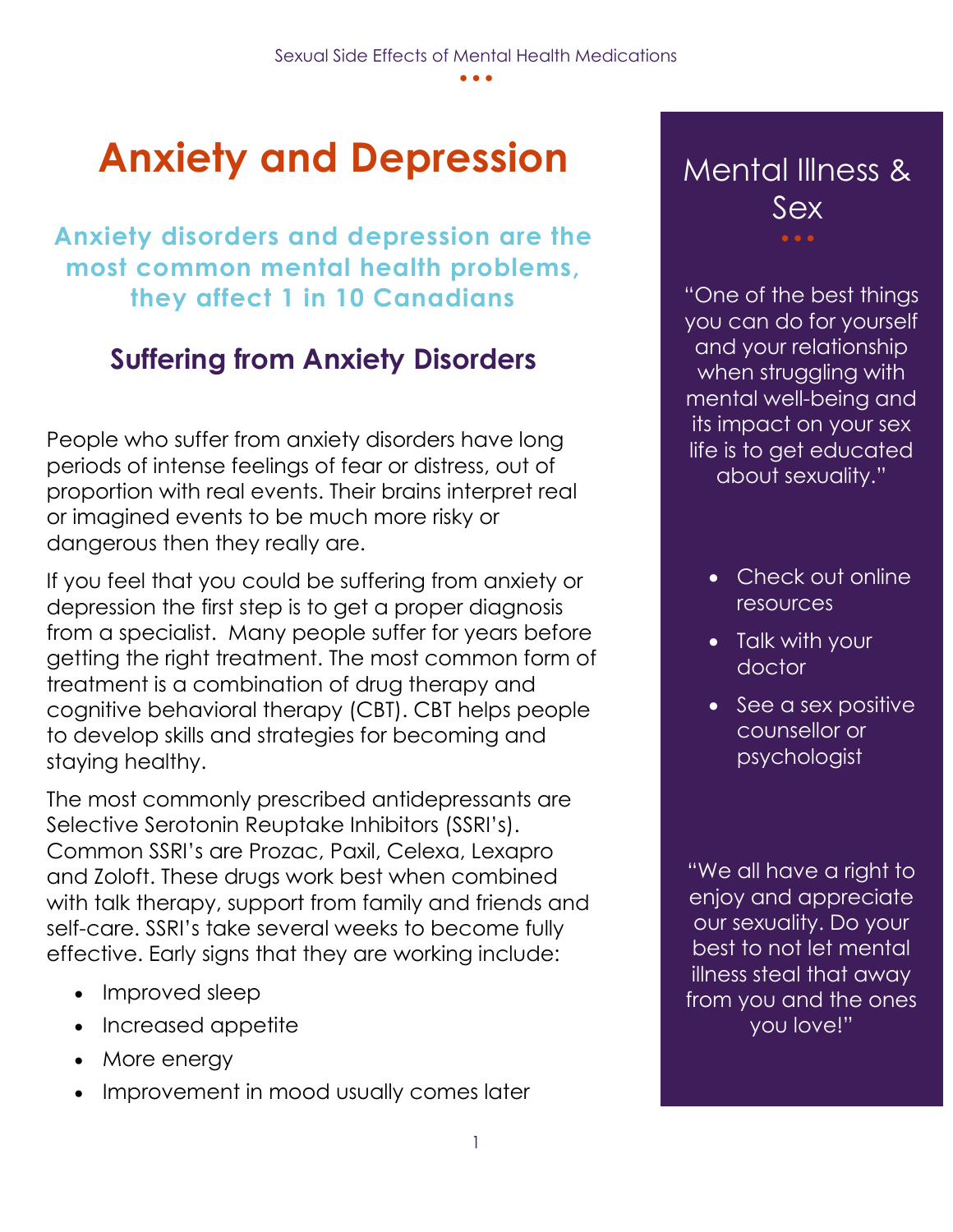**40% of patients will experience some disturbance of sexual function when taking antidepressant, this is the main cause of treatment discontinuation**

## **Side Effects of Medication**

Adults 65 and over have increased sensitivity of their bodies. Therefor older adults are more vulnerable to side effects from medication. Those who take multiple medications, become more vulnerable to drug interactions.

Ask your Doctor about potential drug interactions. Other drugs may interfere with effectiveness or worsen side effects, including marijuana. This means it is important to let your doctor know about other prescriptions and recreational drug use.

By raising serotonin in the body, the person taking the drugs experiences a feeling of calm and less anxiety. However, that same sense of calm and stability can lower the libido. It prevents the hormones that cause our bodies to respond to sex from transmitting their message to our brains. In other words, antidepressants can turn down the dial on our sex drive.

#### **Sexual Side effects of SSRI's:**

#### **For bodies that produce more estrogen**

- Delayed lubrication
- Delayed or blocked orgasm
- Lack of desire for sex

#### **For bodies that produce more testosterone**

- Decreased libido
- Difficulty getting or keeping an erection
- Delayed or blocked orgasm

#### What are Side **Fffects?** • • •

- A **side effect** is an unwanted response to a medication when it is taken in a normal dose
- Side effects can be mild or severe, temporary, or permanent

What do you do if you have Side **Effects?** • • •

- If side effects are not tolerable it is best to continue taking your medication as prescribed but let your Doctor know as soon as possible
- Your pharmacist is a great resource and they may also be able to advise you on managing side effects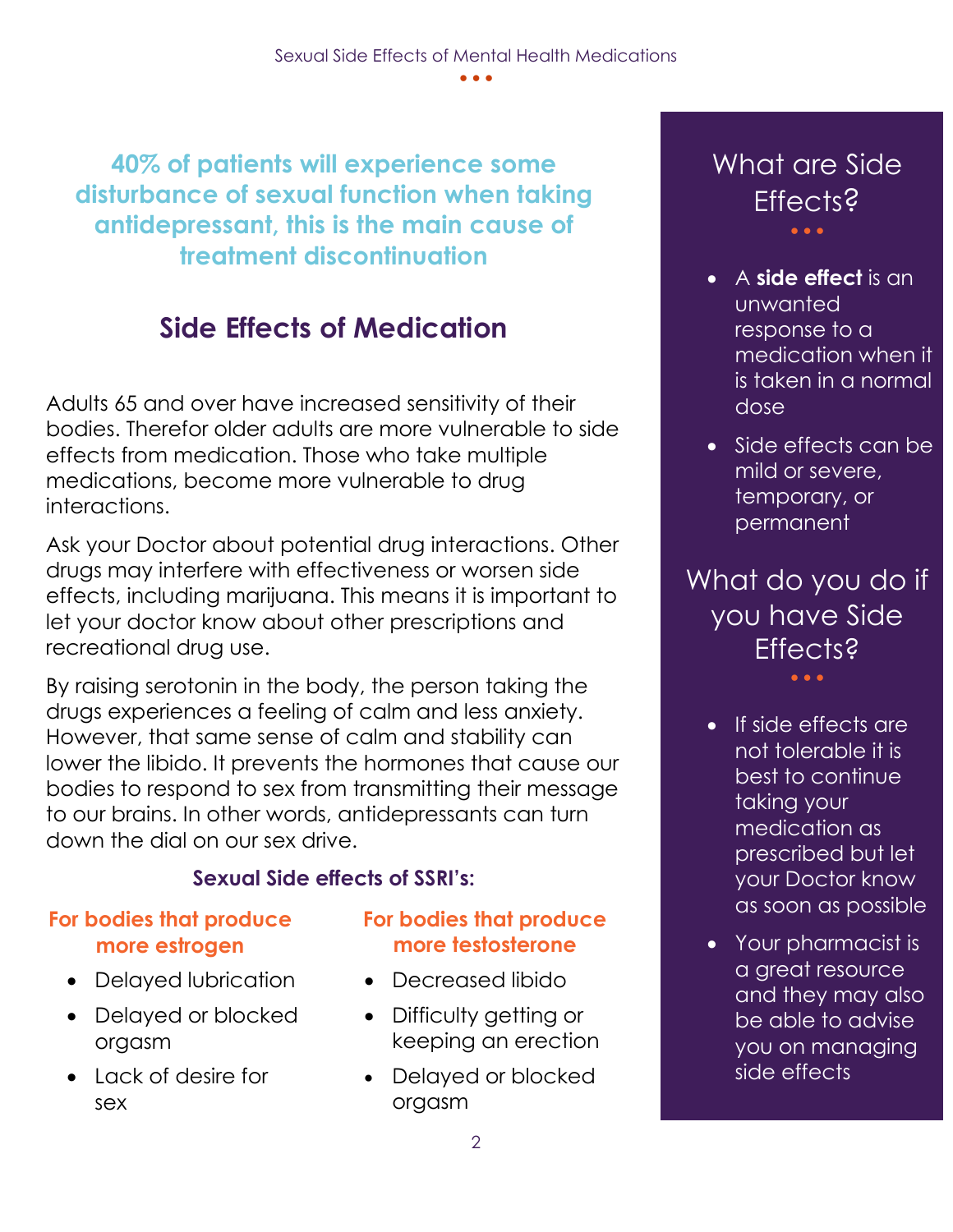**Only 20 % of prescribers discuss with their patients the management strategies for adverse sexual effects related to antidepressant medication**

## **What to Expect When Starting Medication**

Within 1 to 3 weeks of starting your treatment you may notice side effects. The positive antidepressant effects will not start to appear until 2 to 4 weeks after starting medication. Getting help to navigate this crucial window will considerably improve long term treatment adherence and prevent premature discontinuation of medication. When antidepressants bring relief from the distress of depression or anxiety this may help you to focus more on your partner and to feel more desire.

Full remission is usually seen between 6 to 12 weeks after treatment begins. If the medication does work for you, your Doctor will advise you to continue taking it for at least 6 to 9 months. People who stop taking antidepressants too soon risk having the symptoms of their anxiety or depression return. People who experience depression that keeps coming back may need to take medication longer. The success rate of antidepressants is higher when people who do not get relief with one type of antidepressant try another.

In most cases side effects reduce as treatment continues. These side effects can be difficult for people to talk about. However, the comfort you develop talking to your Doctor about these things that are embarrassing as well as the skills you develop talking to your partner about your needs, will serve you well in life.

#### Struggling with Sexual Side Effects? • • •

- Talk to your partner, do not wait to get turned on
- Use a lubricant
- Try 30 minutes of moderately intense exercise 3 times a week, scheduled right before sexual activity
- Schedule sexual activity \*If side effects are worse after taking medication, try scheduling sex just before you take your dose
- Switch it up, is one position more painful then another?
- Try toys, vibratory stimulation may help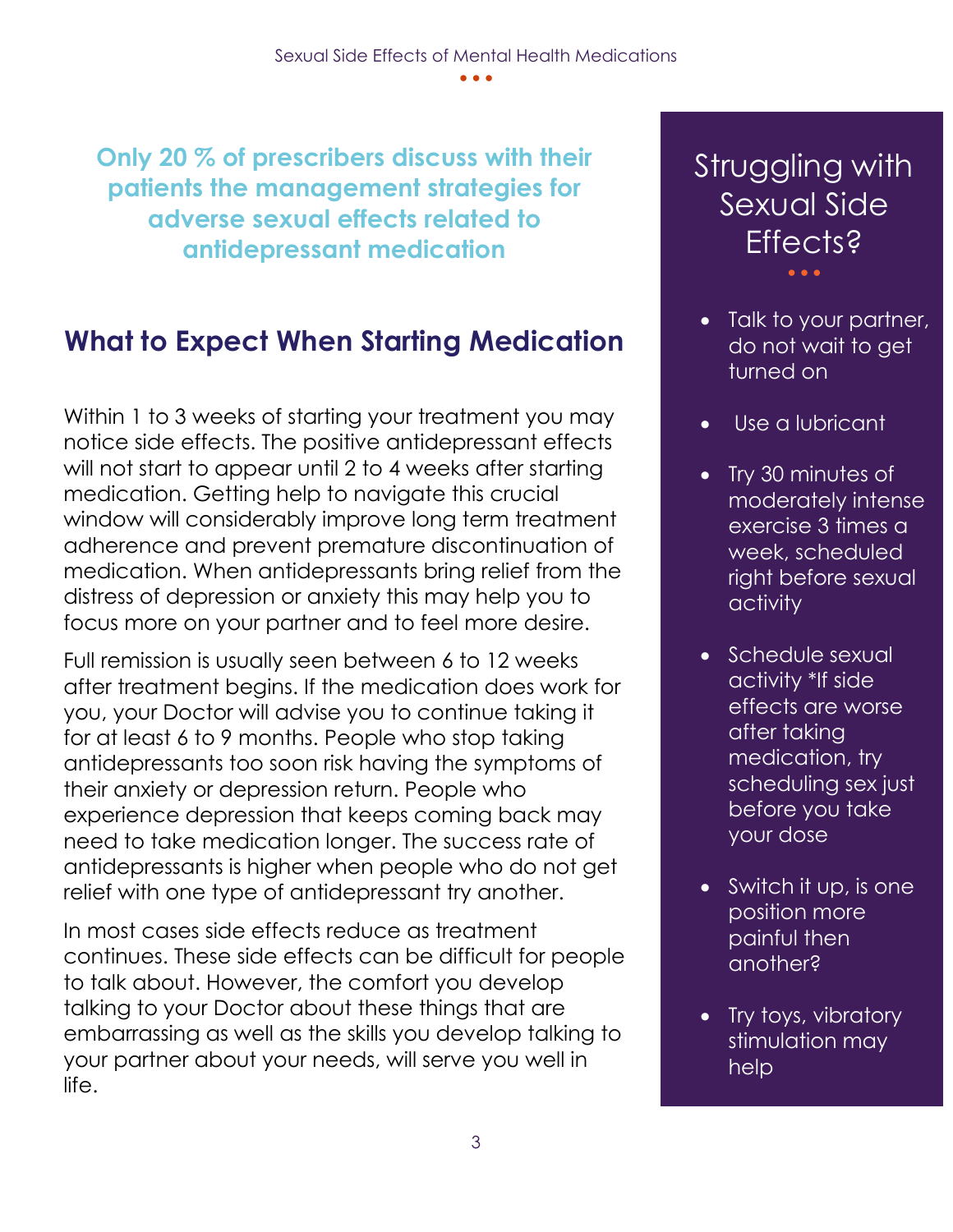**Up to 50% of people with untreated major depression experience some type of sexual dysfunction before they seek help**

## **Psychological Side**

A fulfilling relationship does not rely solely on orgasms. A positive healthy relationship succeeds when partners can have an honest, open conversation about their needs and struggles. That can happen with or without an orgasm, it can happen with or without intercourse.

Sometimes sexual difficulties may be a result of your anxiety or depression and not a side effect of your medication. If medication is the problem sexual side effects sometimes subside with time, it is worth waiting to see if side effects gradually fade. This is particularly important to try if your medication is helping your anxiety or depression.

Even when physical issues or medications are at the root of sexual problems, psychological issues often become interwoven. For example, if a person were to experience erectile dysfunction, they might feel rejected and it could lead the couple to retreating further from intimacy. Working with a therapist can help couples explore their sexual relationship including its activities.

Before starting treatment prepare for the possibility of feeling worse before you feel better. Knowing what supports are available to you and who you can call is particularly important. It is also a great idea to monitor your side effects when you start a new medication.

## Options your Doctor May Try

- Changing your dose \*This is the least disruptive approach and should be considered first
- Switching medications
- Switching treatment
- Adding other **medications**
- Encouraging you to wait to see if side effects decrease
- Meeting with a therapist